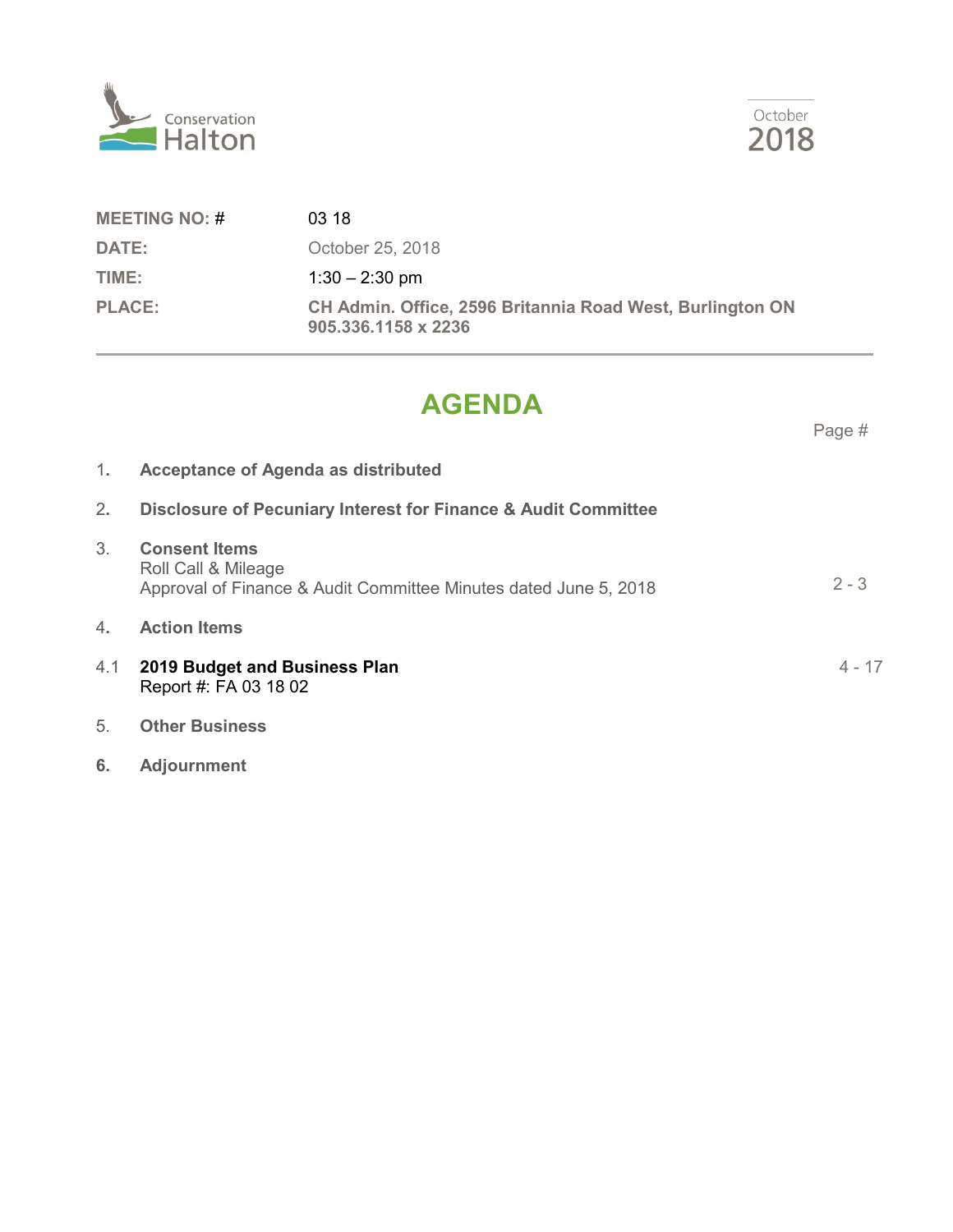



 **MEETING Finance & Audit Committee # 02 18**

# **MINUTES**

A meeting of the Finance & Audit Committee was held on June 5, 2018 beginning at 9:30 a.m. at Conservation Halton Administration Office, Burlington ON.

Present: Moya Johnson Jim Sweetlove John Vice Gerry Smallegange

Absent with Regrets: Rob Burton

- Absent: Cathy Duddeck Rob Duvall
- Staff Present: CAO, Hassaan Basit Senior Director Corporate and Strategic Initiatives, Sheryl Ayres Director of Finance, Marnie Piggot Executive Assistant, Adriana Birza

**Next F&A Committee** meeting: October 25, 2018

## 1. **Acceptance of AMENDED Agenda**

**FA 02 01** Moved by: Gerry Smallegange

# THAT the **AMENDED Agenda be accepted.**

# 2. **Disclosure of Pecuniary Interest for Finance & Audit Committee**

There was no disclosure of pecuniary interest

#### 3.0 **Consent Items**

Roll Call & Mileage Approval of Finance & Audit Committee Minutes dated April 12, 2018

The Consent Items were approved as presented.

## 4.0 **Action Items**

- 4.1 **2019 Preliminary Budget and Business Plan Report #: FA 02 18 01**
- **FA 02 02** Moved by: John Vice Seconded by: Gerry Smallegange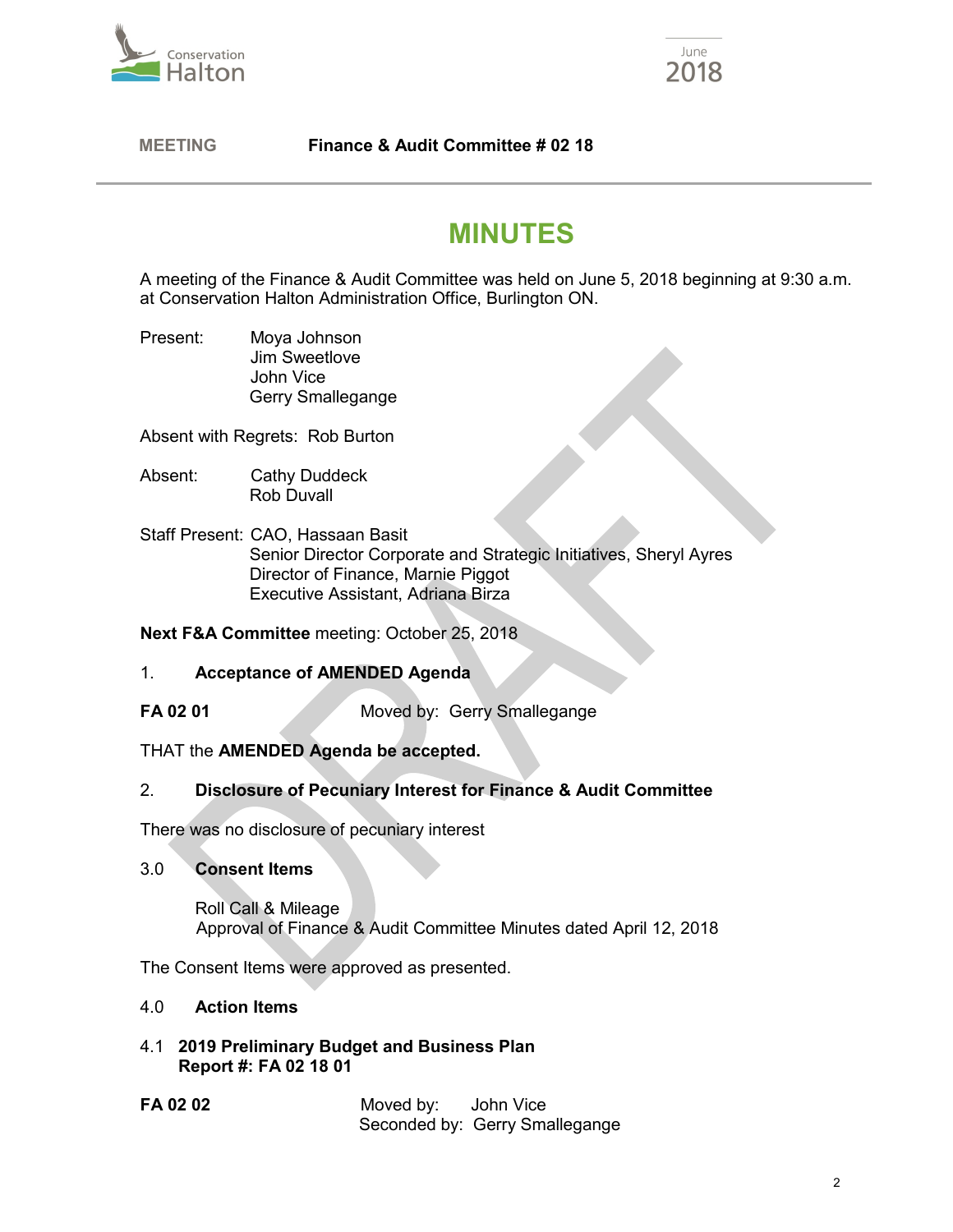



 THAT the Finance & Audit Committee **recommend to the Conservation Halton Board of Directors that the attached 2019 Preliminary Budget and Business Plan be approved for budget discussion purposes with funding watershed municipalities.**

# **Carried Carried**

#### 5.0 **Other Business**

5.1 Gerry Smallegange requested an update on the status of Developer Contributed funds for the CH parks capital development.

#### **Conservation Halton to bring an update report at Board of Directors on DC Funds allocation/challenges in September.**

### 6.0 **Adjournment**

Moved: Moya Johnson

The Finance & Audit Committee **adjourned at 10: 06 a.m.**

**Carried**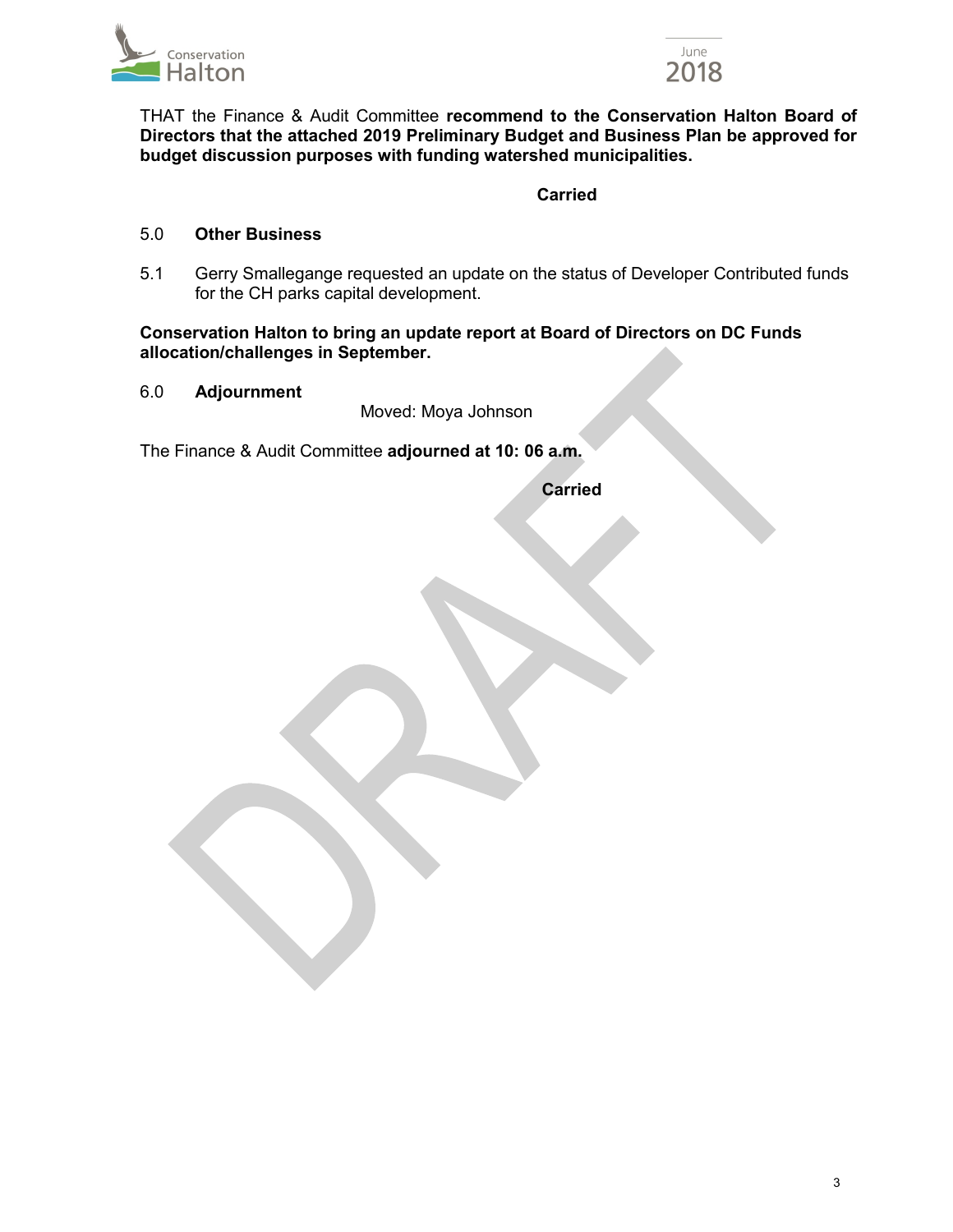



| <b>REPORT TO:</b>   | <b>Finance &amp; Audit Committee</b>                                                                           |
|---------------------|----------------------------------------------------------------------------------------------------------------|
| <b>REPORT NO: #</b> | 03 18 02                                                                                                       |
| <b>FROM:</b>        | Sheryl Ayres, Senior Director, Corporate & Strategic Initiatives<br>905-336-1158, ext. 2250; sayres@hrca.on.ca |
| DATE:               | <b>October 25, 2018</b>                                                                                        |
| <b>SUBJECT:</b>     | 2019 Budget and Business Plan                                                                                  |

#### **Recommendation**

That the Finance and Audit Committee recommend to the Conservation Halton Board of Directors that:

- Municipal funding of \$9,677,687 in the 2019 Budget and Business Plan be approved by a weighted vote by the Conservation Halton Board of Directors at the November 22, 2018 meeting;
- Municipal funding of \$300,311 being the Provincial funding matching portion included in the 2019 Budget be approved;
- Transfers to and from Reserves be approved as outlined in this report;
- The 2019 Budget and Business Plan be approved as presented.

#### **Executive Summary**

The 2019 budget is being submitted to the Finance and Audit Committee for recommendation of approval by the Conservation Halton Board of Directors at the November 22, 2018 meeting. The detailed 2019 Budget and Business Plan includes, for each department, a business plan, key objectives and activities, key performance indicators, a staffing overview and program budgets.

Conservation Halton's 2019 operating and capital budget and 2020-2028 forecast provides the resources that are needed to protect, restore and manage the natural resources in the watershed and deliver programs, services, and infrastructure. The 2019 operating budget of \$29.1 million and the capital budget of \$5.6 million provide for a combined investment of \$34.7 million into programs, services and infrastructure.

Although the budget increase over the 2018 approved budget is \$3.0 million, the majority of the increase is funded from self-generated revenue and grants. The balance of the increase is funded through municipal levies in the amount of \$430,000 which results in an increase of 4.5% over 2018 municipal funding. Total municipal funding of \$9.98 million makes up less than a third of all funding sources in the 2019 budget.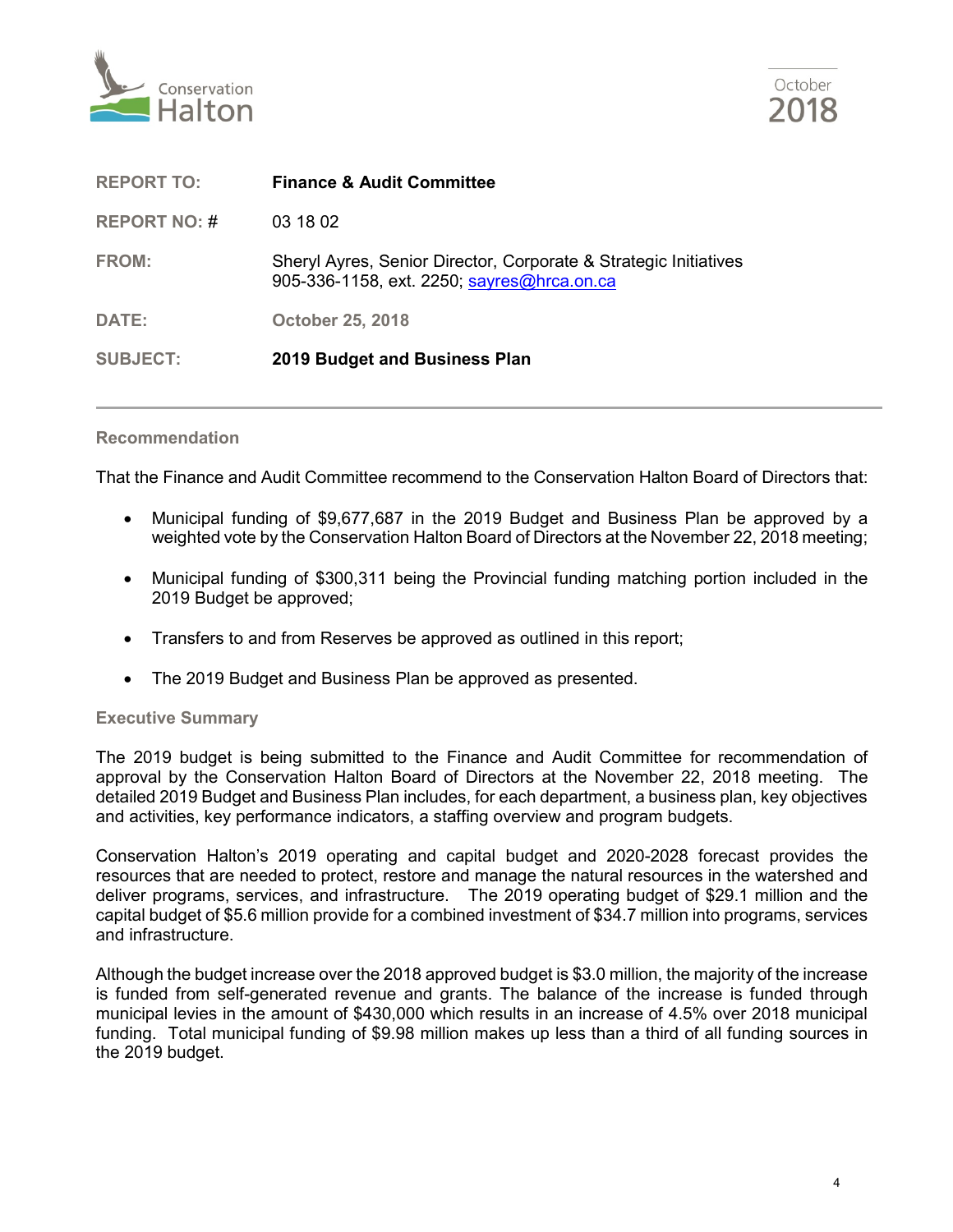

|                                                     |                    |             | \$ Increase |           |
|-----------------------------------------------------|--------------------|-------------|-------------|-----------|
|                                                     | <b>Budget 2019</b> | Budget 2018 | (Decrease)  | %Increase |
| <b>Total Municipal Funding:</b>                     |                    |             |             |           |
| Operating                                           | 8,916,785          | 8,605,511   | 311.274     | $3.6\%$   |
| Capital                                             | 647.013            | 656.813     | $-9.800$    | $-1.5%$   |
|                                                     | 9,563,798          | 9.262.324   | 301.474     | 3.3%      |
| State of Good Repair (SOGR) Levy - Dams & Channels; |                    |             |             |           |
| <b>Buildings</b>                                    | 414.200            | 286,000     | 128.200     | 44.8%     |
| <b>Municipal Funding</b>                            | 9,977,998          | 9,548,324   | 429.674     | 4.5%      |

A summary of the municipal funding included in the 2019 budget is as follows:

The increase in municipal funding for operating and capital programs is \$301,474 or 3.3% and the balance of the municipal funding increase of \$128,200 will support an increase to the State of Good Repair Levy. Included in the municipal funding increase is an increase in debt financing charges of \$86,053 or .9% of the municipal funding increase. The increase in debt financing is primarily a result of the debt financing increase requested in 2018 for Kelso Dam rehabilitation work. The operating and capital forecast has been prepared with municipal funding increases ranging from 4% to 4.5% annually including the phase in of the State of Good Repair Levy.

One of the key service targets in Conservation Halton's Strategic Plan is to limit operating and capital municipal funding increases to regional budget guidelines. The operating and capital increase of 3.3% is within the Region of Halton guideline of 3.5% and with apportionment shifts the increase apportioned to Peel Region is 3% and within Peel Region's guideline of 3.2%. The City of Hamilton has provided a guideline of 1.5%.

Revisions made in the 2019 budget from the 2019 preliminary budget submitted in June include the following:

- Two new staff positions and one existing staff position have been removed from the 2019 budget along with the related funding and chargeback impacts. The impact on municipal funding for the staff changes was a decrease of \$24,032. This also reduces new net Watershed Management and Support Services (WMSS) FTE's to 2.6.
- The Shoreline Management capital project, in the amount of \$40,000, has been removed and instead an operating expense in Ecology for shoreline monitoring, in the amount of \$8,000, has been added.
- Debt financing charges provided by Region of Halton staff have been updated and include debt financing for 50% of Scotch Block and Channel project costs and 100% for a space needs review and potential new or renovated space in 2020-23 in the forecast.
- The State of Good Repair Levy for Dams and Channels has been reduced to \$339,200 from \$483,468. With the 2018 budget, this levy was intended to be phased in over a four year period but will now be phased in over a longer timeframe and be fully implemented over a ten year period by 2027.
- The State of Good Repair (SOGR) levy for Buildings has been reduced to \$75,000 from \$175,000. The original estimate of \$175,000 included the buildings at our current Operations Centre. The future of this site and an evaluation of space needs will be undertaken in a future year and therefore we have reduced this funding until there is more certainty around facility space and needs.
- Vehicle & Equipment replacements have been updated in 2019 and the forecast. There is no impact to municipal funding for this change.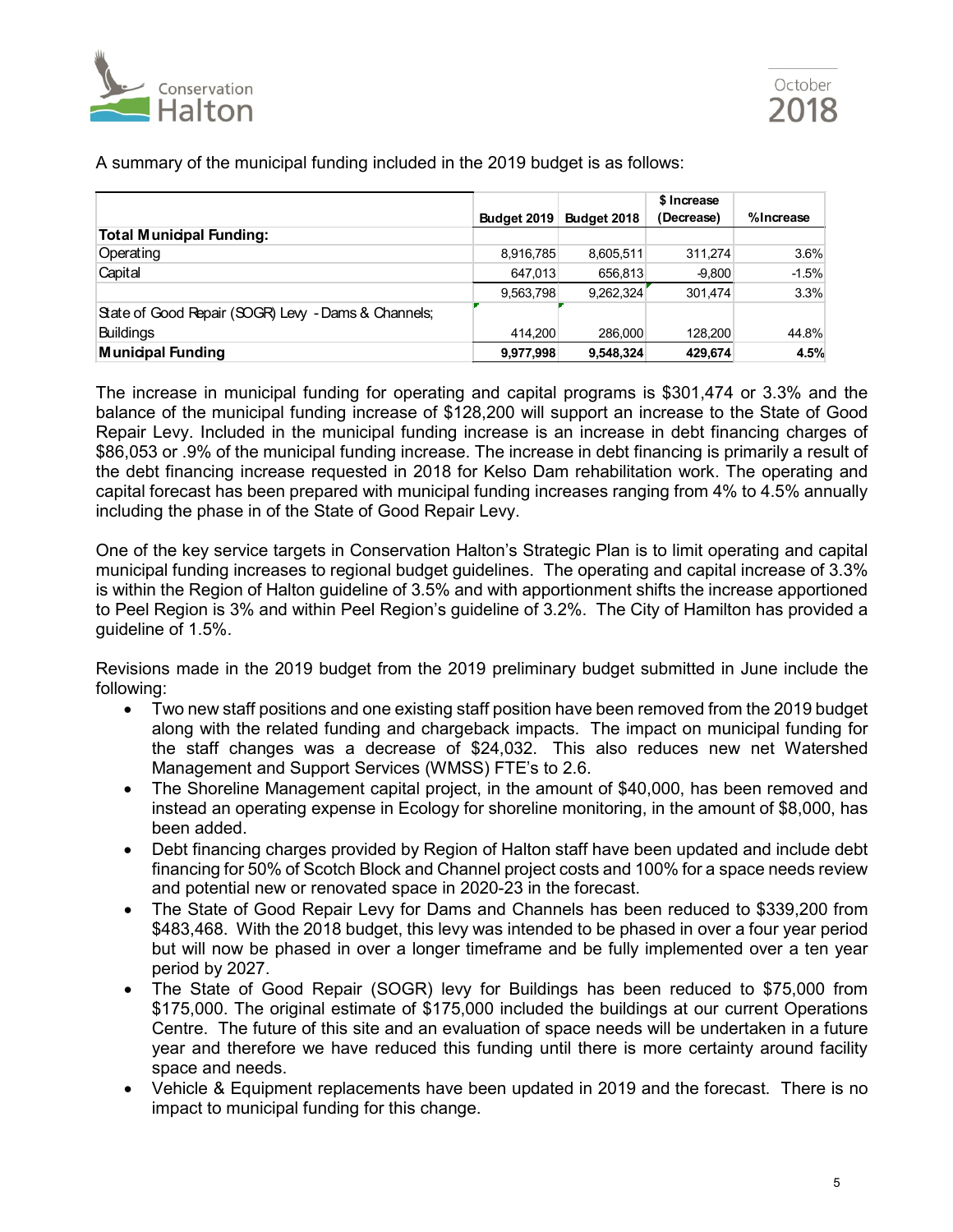



## **Report**

The 2019 budget report is based on summary information provided in the 2019 Budget and Business Plan.

## **2019 Operating Budget Summary**

Conservation Halton has established two primary budget categories in its Budget Principles, Watershed Management and Support Services (WMSS) and the Conservation Areas, based on the funding sources for these categories. Whereas the programs and services in the WMSS category receive municipal funding support, the Conservation Areas are self sufficient in funding sources through the program fees charged to park visitors. Annual park operating surpluses are transferred to the Conservation Area capital reserve to fund park capital project expenditures. The parks do not receive municipal funding for the recreation programs provided with the exception of education programs.

The operating budget of \$29.1 million provides for an investment of \$16.3 million into the Watershed Management and Support Services (WMSS) and an investment of \$12.8 million into the Conservation Areas.

Operating budget expenditures have increased by \$1.7 million over the 2018 budget with the majority of the increase funded by program revenue and other grants. The 2019 budget requires municipal funding of \$8.9 million excluding the State of Good Repair Levy, an increase of 3.6% or \$311,274 from our municipal funding partners to deliver the programs and services offered by Conservation Halton. Further details of the operating budget for each department are provided in the departmental business plans.

Salaries and benefits totalling almost \$19.1 million make up the largest expense in the 2019 budget. This is an increase of almost \$1.4 million from the \$17.7 million included in the 2018 budget. This includes adjustments to staff compensation based on an increase of 1.75% on the salary bands and an estimate for the phased in compensation system review that commenced in 2018. The Watershed Management & Support Services program staff salaries and benefits increase is \$420,322 that is partially municipal funded offset by increase in program revenue, chargebacks and other funding. The increase in Conservation Areas staff salaries, benefits and minimum wage adjustments are fully funded by program revenues of \$617,135. The balance of the increase in staffing costs is related to full time equivalent (FTE) staff additions with WMSS new staff costs of \$148,857 for 2.6 FTE's and Conservation Area new staff costs of \$173,991 for 3.0 FTE.

#### **Assumptions Used in Preparing the 2019 Operating Budget**

- Inflation has been assumed at 1.75% to 2%. Although the rate of inflation is expected to increase to 2.5% in the third and fourth quarters of 2018, the Bank of Canada expects inflation to return to about 2% in 2019. According to Statistics Canada, the Consumer Price Index as of August 2018 for Ontario is 2.8%.
- Salaries for 2019 are proposed to increase by 1.75%. Salaries are based on 91% and 94% of the top of the salary band for Conservation Areas and Watershed Management and Support Services (WMSS) staff respectively. These percentages are consistent with the 2018 budget and represent the proportion of actual salaries to the top of the band.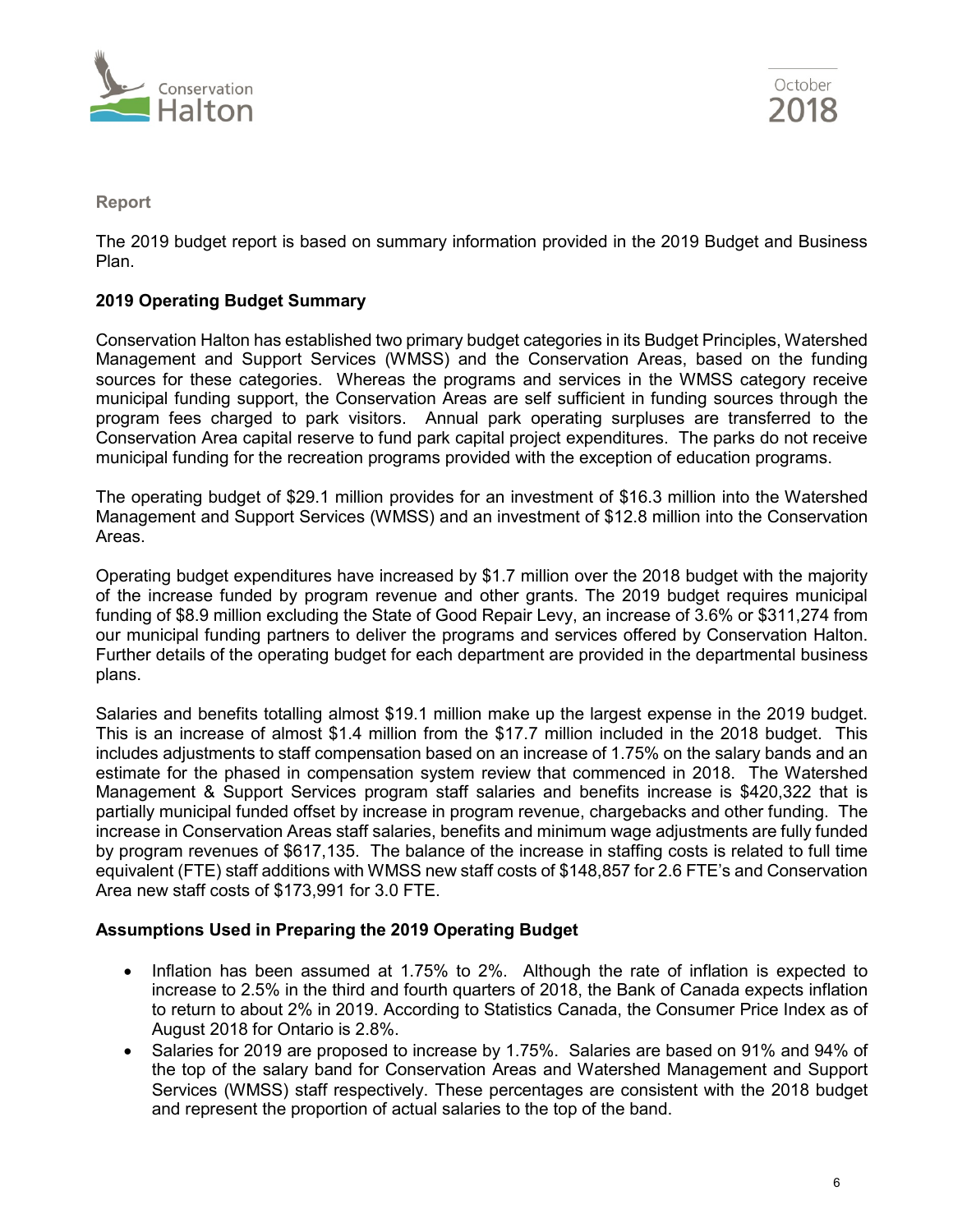





# The following chart shows the distribution of the operating budget by department.

## **Investing in the Watershed**

The WMSS 2019 operating budget expenses of \$16.3 million have increased by \$523,138 over the 2018 operating budget. This increase is funded by program revenue, grants, reserves and chargebacks of \$211,864. Municipal operating funding for WMSS programs is proposed to increase by \$311,274 in 2019.

Major drivers of the WMSS operating budget increase include:

| WMSS staff salaries and benefits                              | \$420,322  |
|---------------------------------------------------------------|------------|
| Accounting restatement of Source Protection chargeback        | (95,000)   |
| New staff offset by positions not replaced in the 2018 budget | 148,857    |
| Digital transformation purchased services                     | 30,000     |
| Reallocation of expenses to Conservation Areas budget         | (45, 700)  |
| Municipal debt financing charges                              | 86,053     |
| <b>Transfer to Land Securement Reserve</b>                    | 25,000     |
| Transfer to Vehicle & Equipment Reserve                       | (50,000)   |
| <b>Partnership Projects</b>                                   | (151, 321) |
| Net inflationary increases and other                          | 26,727     |
| State of Good Repair Levy                                     | 128,200    |
| Total increase in 2019 operating budget                       | \$523,138  |

Salaries and benefits have increased by 1.75%, as previously discussed, as a conservative inflationary increase. A net increase of 2.6FTE's is included in the budget to address increasing demands on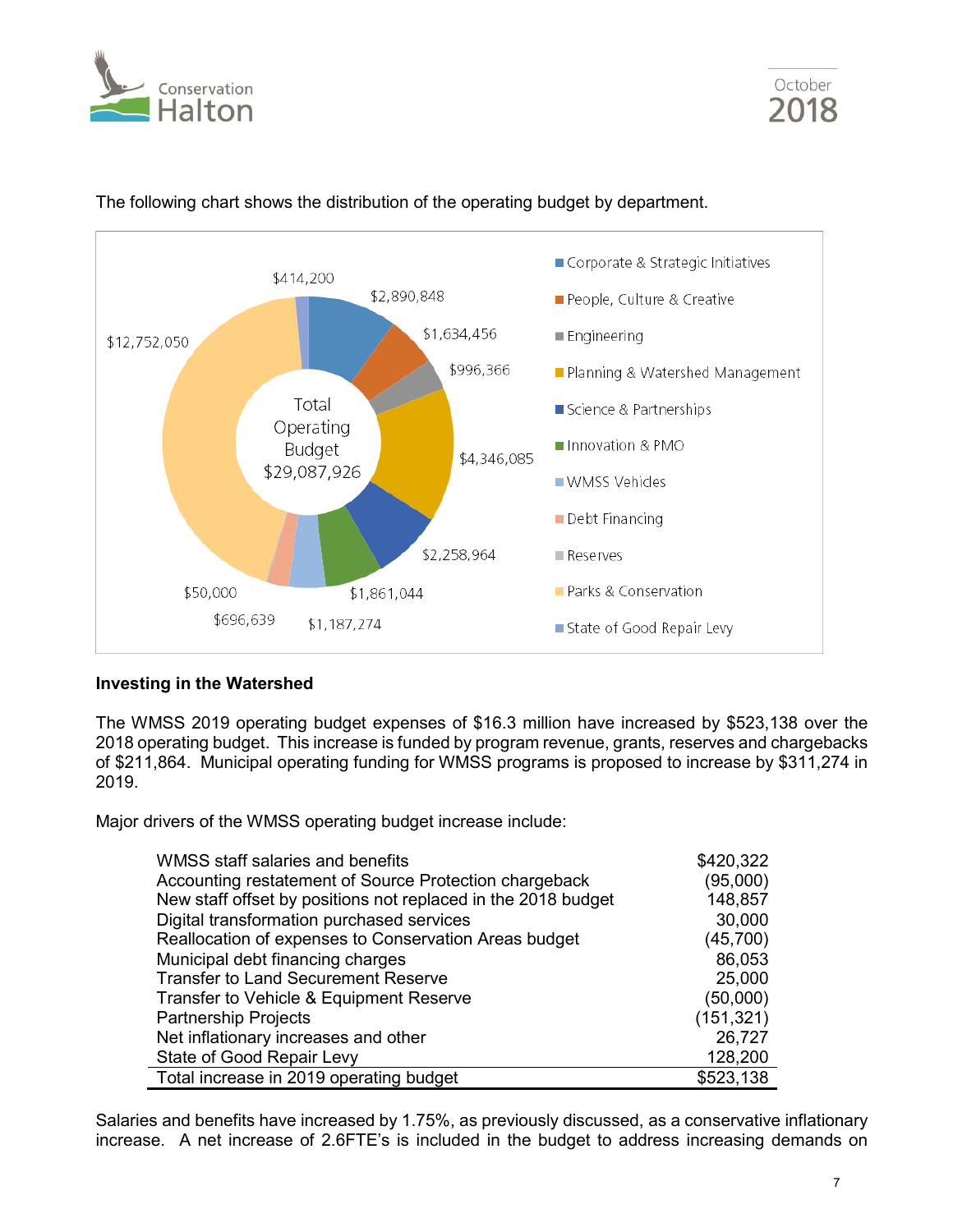



services. An accounting restatement of the chargeback from the Source Protection program has been made to be consistent with the provincial reporting requirements.

Municipal debt financing charges will increase in 2019 by \$86,053 as a result of new financing for dams and channels capital projects in 2018 and 2019. Municipal debt financing and debt charges are discussed in more detail later.

Proposed enhancements in Information Technology and Engineering Flood Forecasting and Operations will continue to facilitate the digital transformation process and modernize these operations. These initiatives are recommended in the Technology Landscape Assessment completed in 2018 and in the Strategic Plan.

The 2019 budget includes a transfer to the Land Securement Reserve to begin to set aside funding for future land acquisition requirements as opportunities arise. A decrease in the transfer to the Vehicle & Equipment Reserve is a result of an evaluation of the condition of the current fleet of vehicles, composition of the current fleet, and future needs.

#### **Investing in our Parks**

The Conservation Areas 2019 operating budget provides for an investment of \$12,752,050 into the Conservation Areas.

Operating expenses have increased in the Conservation Areas 2019 operating budget by \$1,138,146. The increase in expenses is funded by increased Program revenue, with the exception of a proposed increase in municipal funding for Education programs of \$47,646, bringing 2019 municipal funding to \$240,000 from the 2018 Budget amount of \$192,354.

Increases in expenses are largely related to staffing. Two new full time positions are included in the operating budget to assist with lift and maintenance needs at the parks. The impact of the minimum wage increase in 2018 has been fully factored in to the operating budget accounting for most of the staffing cost increase.

New programs included in the Conservation Areas operating budget are the implementation of a Visitor Impact Monitoring and Management program that is identified as a Strategic Plan initiative for 2019.

The chargeback to the Conservation Areas for support services has decreased in the 2019 operating budget by \$65,286 to \$990,500. The decrease is the net impact of the second year of a phased increase to the parks chargeback of \$79,614, offset by a reduction of \$144,900 for positions not being replaced in 2018 that were included in the 2018 Budget.

Program revenue has increased by \$1,090,500 to \$12,489,750 from the 2018 Budget amount of \$11,399,250. Program revenue increases include adjustments based on the three year average of historical actual amounts, new program offerings and proposed 2019 fee increases, assuming average fee increases of 2 to 5%. The revenue increase is offset by a reduction of \$180,000 associated with the elimination of the snow tubing program at Kelso/Glen Eden.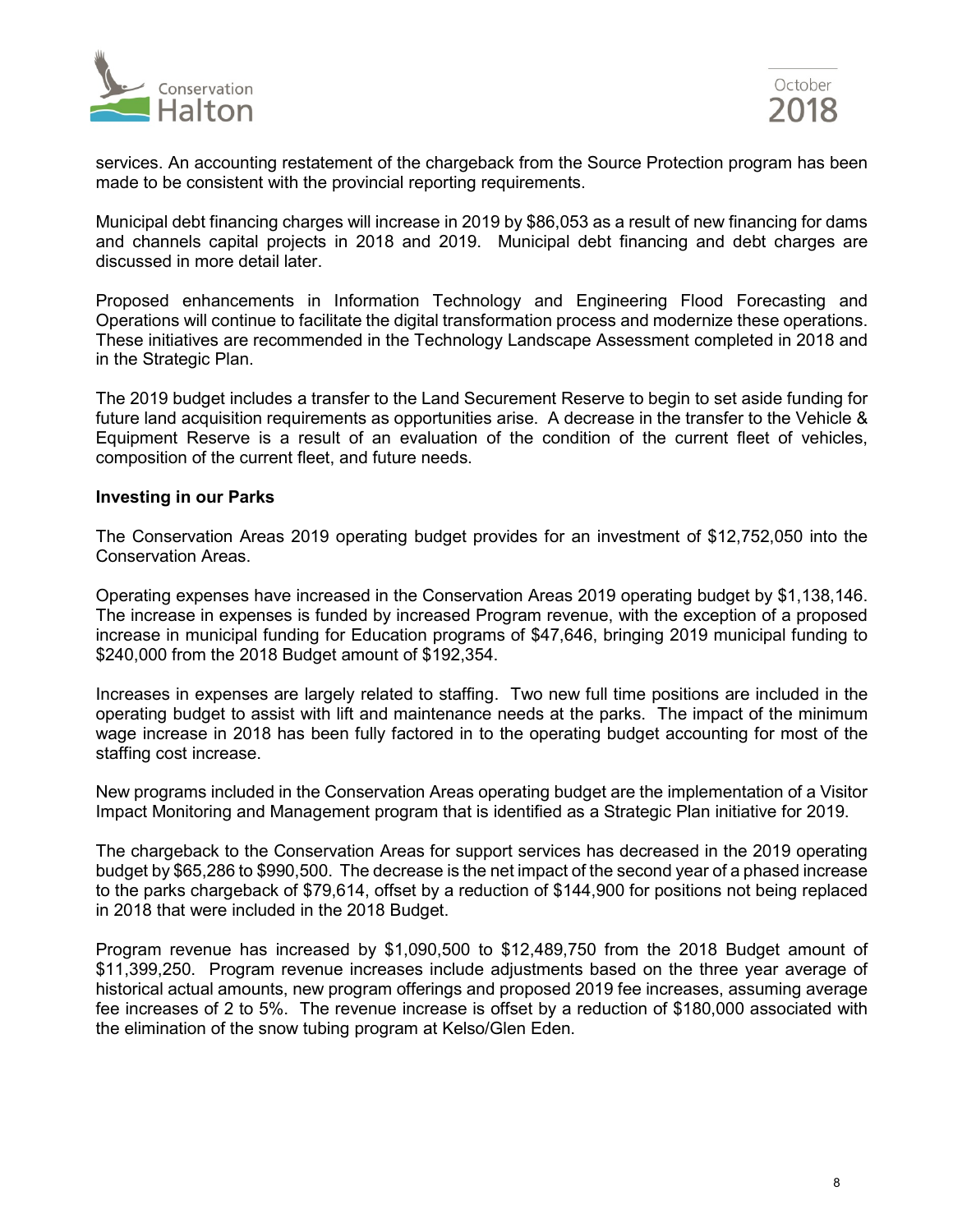



# **Sources of Budget Funding**



Conservation Halton is proactive at generating funding through sources, such as self-generated revenues, to mitigate the financial impact to our funding municipalities. In a 2017 survey completed by Conservation Ontario, conservation authorities primarily receive funding from municipal levies at an average rate of 53%. The 2019 operating budget funding sources are consistent with prior years with the majority of funding being derived from self-generated revenues and only one-third of the budget funded from the municipal funding of \$9.3 million.

Municipal funding is provided by the Region of Halton, City of Hamilton, Region of Peel and Township of Puslinch. Municipal funding is apportioned according to the area and proportional current value assessment of the municipality falling within the Conservation Halton watershed and is detailed in the Municipal Apportionment section of the 2019 Budget and Business Plan.

Program revenue included in the operating budget has been assumed to increase based on inflationary increases and growth where applicable. In order to continue our proactive approach to funding the budget from program revenue, a Program Rates and Fees Review is currently underway and is planned to be completed in the fall of 2018 with a report from the consultant to be presented at the November Board of Directors meeting. This review will ensure that fees are set at appropriate levels to recover costs of providing services and will also benchmark fees against other similar service providers to ensure equity to the consumers of the services.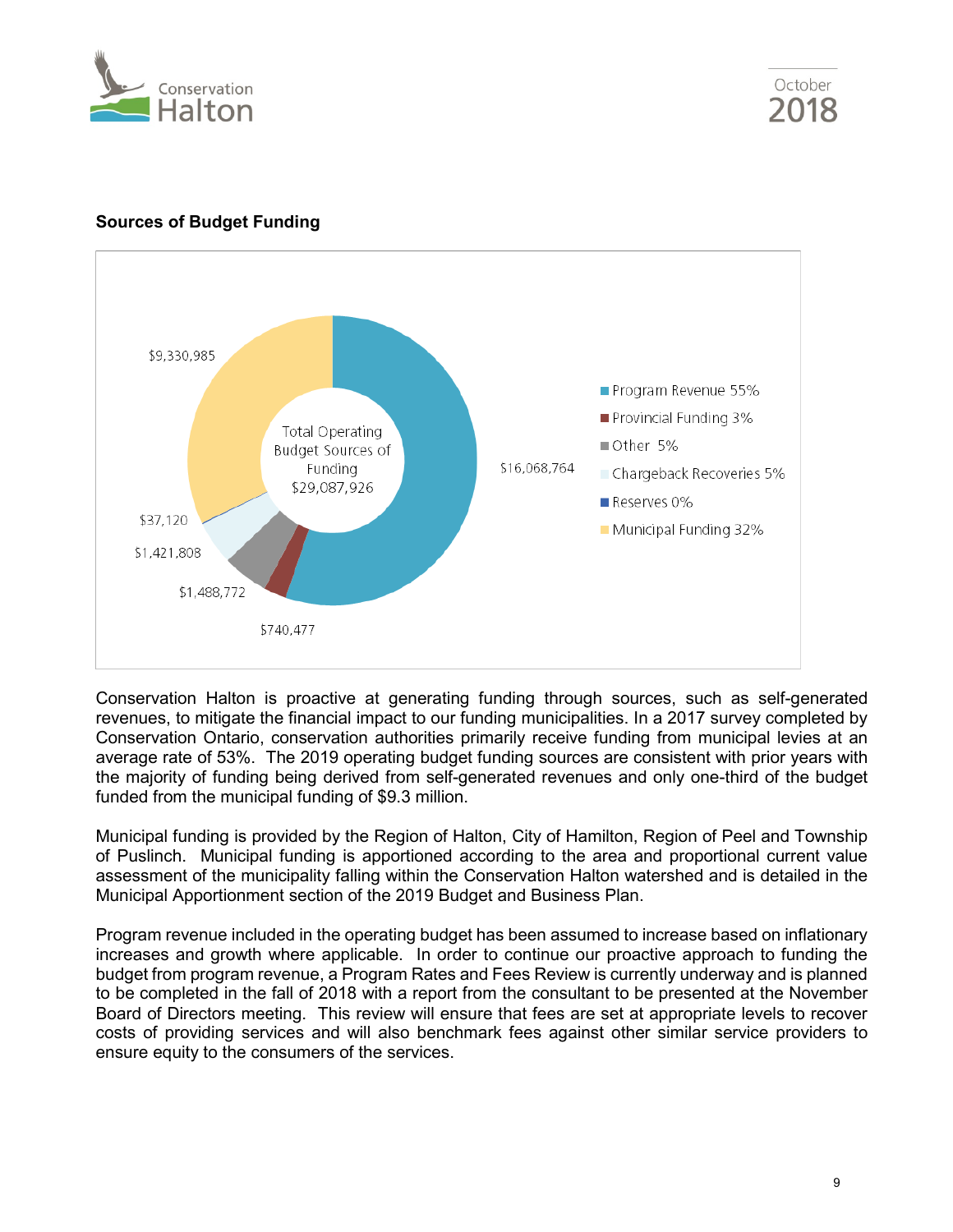

# **Staff Complement Changes**

The 2019 operating budget provides for a net change of 5.6 full time equivalent (FTE) which provides for 2.6 FTE in Watershed Management and Support services and 3.0 FTE in the Conservation Areas. A summary of the changes is provided below with further details provided in the departmental business plans.

| <b>Department Staffing Summary</b> |               |                   |              |            |                   |  |  |
|------------------------------------|---------------|-------------------|--------------|------------|-------------------|--|--|
|                                    |               |                   | 2019         |            |                   |  |  |
|                                    | 2018 Approved | 2019 Service      | Reallocation | 2019 Total | <b>Net Change</b> |  |  |
|                                    | <b>FTE</b>    | <b>Adjustment</b> | of Staff     | FTE.       | 2019 vs 2018      |  |  |
| Corporate & Strategic              |               |                   |              |            |                   |  |  |
| <b>Initiatives</b>                 | 23.3          | $-1.3$            | 0.4          | 22.4       | $-0.9$            |  |  |
| People, Culture &                  |               |                   |              |            |                   |  |  |
| Creative                           | 11.7          | 1.3               | 0.0          | 13.0       | 1.3               |  |  |
| Engineering                        | 6.3           | 1.0               | 0.0          | 7.3        | 1.0               |  |  |
| <b>Ranning &amp; Watershed</b>     |               |                   |              |            |                   |  |  |
| Management                         | 35.4          | 0.6               | $-0.4$       | 35.6       | 0.2               |  |  |
| Science & Partnerships             | 15.3          | 2.0               | 0.0          | 17.3       | 2.0               |  |  |
| Innovation & Project               |               |                   |              |            |                   |  |  |
| Mgmt Office (PMO)                  | 10.3          | $-0.3$            | 0.0          | 10.0       | $-0.3$            |  |  |
| <b>WMSS Operations</b>             | 8.7           | $-0.7$            | 0.0          | 8.0        | $-0.7$            |  |  |
| <b>Conservation Areas</b>          | 132.7         | 3.0               | 0.0          | 135.7      | 3.0               |  |  |
| <b>Total</b>                       | 243.7         | 5.6               | 0.0          | 249.3      | 5.6               |  |  |

#### **State of Good Repair Levy**

Conservation Halton owns a variety of assets with a net book value at December 31, 2017 of \$65.5 million based on historical costs. The largest asset owned is land at \$35.5 million and 54% of the total net book value. After land, infrastructure that includes dams and channels, buildings and machinery & equipment account for \$27.2 million of the net book value or 41%.

An Asset Management Plan (AMP) for Dams and Channels was completed in 2017. An Asset Management Plan for Buildings is expected to be completed in 2018, and a Plan for the balance of assets planned for 2019 to complete the comprehensive AMP.

The Dams and Channels AMP identified a total annual investment of \$1.5 million to maintain these assets in a state of good repair with 50% proposed to be municipally funded. The State of Good Repair Levy for dams and channels was implemented in the 2018 budget and is included in the forecast as being fully phased in by 2026.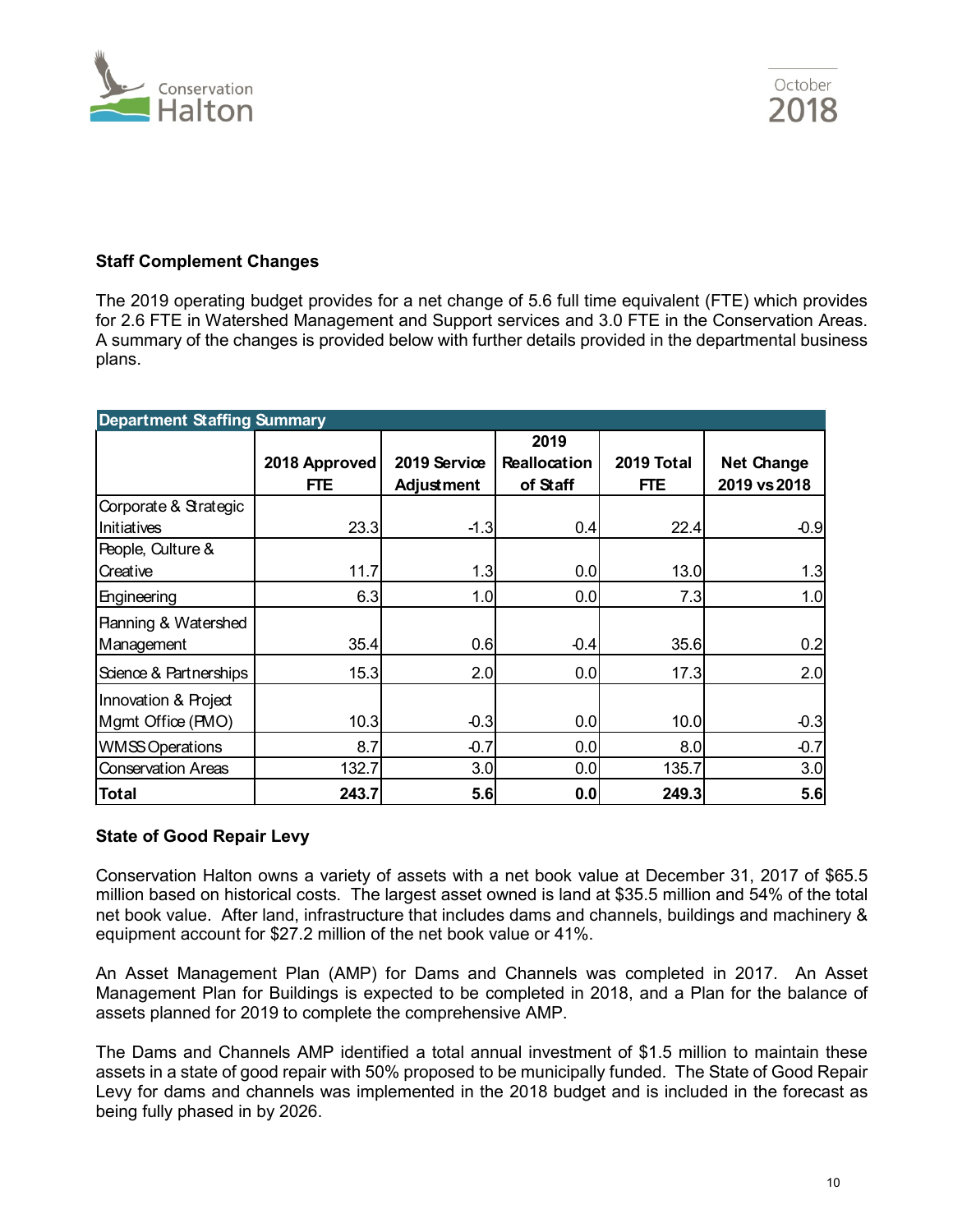



Included in the operating budget is a request for a State of Good Repair Levy of \$414,200, an increase of \$128,200 over the 2018 amount of \$286,000. The 2019 State of Good Repair Levy consists of \$339,200 for dams and channels assets and a new amount of \$75,000 requested for buildings and facility assets. The State of Good Repair Levy will be transferred to the Watershed Management Capital and Building Reserve to fund 2019 and future capital works.

In the 2018 budget, the State of Good Repair Levy for dams and channels was proposed to be phased in over a four year period. Throughout 2018 further discussions have taken place with staff at the Region of Halton to prepare a long term financing strategy for funding asset management needs. Based on the outcome of the discussions, the funding required for dams and channels will be phased in over a longer period of time to mitigate increases in the levy and provide an increase of approximately 1% per year.

An Asset Management Plan for building assets is underway and expected to be completed in the fall of 2018. A Facility Condition Assessment was completed to assess the current condition of building assets and identified a requirement of \$75,000 annually to maintain building assets, outside of the conservation areas, in a state of good repair.

### **Debt Financing and Debt Capacity**

Debt financing charges included in the 2019 operating budget of \$696,369 includes \$666,639 municipal debt financing charges and \$30,000 for estimated principal and interest payments on the 2015 land acquisition loan with the Hamilton Community Foundation.

Municipal debt financing charges in the budget and forecast are based on information provided by Halton Region staff. Debt financing charges are calculated based on Halton Region's rate of return on investment earnings and include 3.2% for Kelso Dam, over a 30 year amortization period, and 3.0% for debt proposed in the forecast, amortized over a 20 year period. Capital projects that have been debt financed include significant dams and channels capital projects and the Administration Office major renovations.

The long term debt balance is currently \$2.8 million. This does not include debt that has been approved, but not yet issued, in the amount of \$4.2 million for the rehabilitation of Kelso Dam. This debt will be issued once project expenses are incurred. Combining the current debt with the amount yet to be issued for the Kelso Dam rehabilitation capital project, the long term debt balance is expected to increase to \$7 million in 2019. The outstanding debt balance will result in a debt capacity ratio of 5.1%, based on the estimated 2019 own source revenues and excluding Conservation Areas program revenue.

#### **Reserve Funding**

Included in the 2019 operating budget is Vehicle and Equipment Reserve funding of \$25,000 that has decreased by \$50,000 from the 2018 budget amount of \$75,000. The annual reserve contribution is based on the planned ten year average of the WMSS vehicle and equipment replacements. With the reduction in vehicle replacements and vehicle fleet in recent years the Vehicle and Equipment Reserve balance has grown in excess of current needs. Vehicle replacements and reserve funding have been reassessed in the budget and forecast to bring this Reserve balance to a more appropriate level.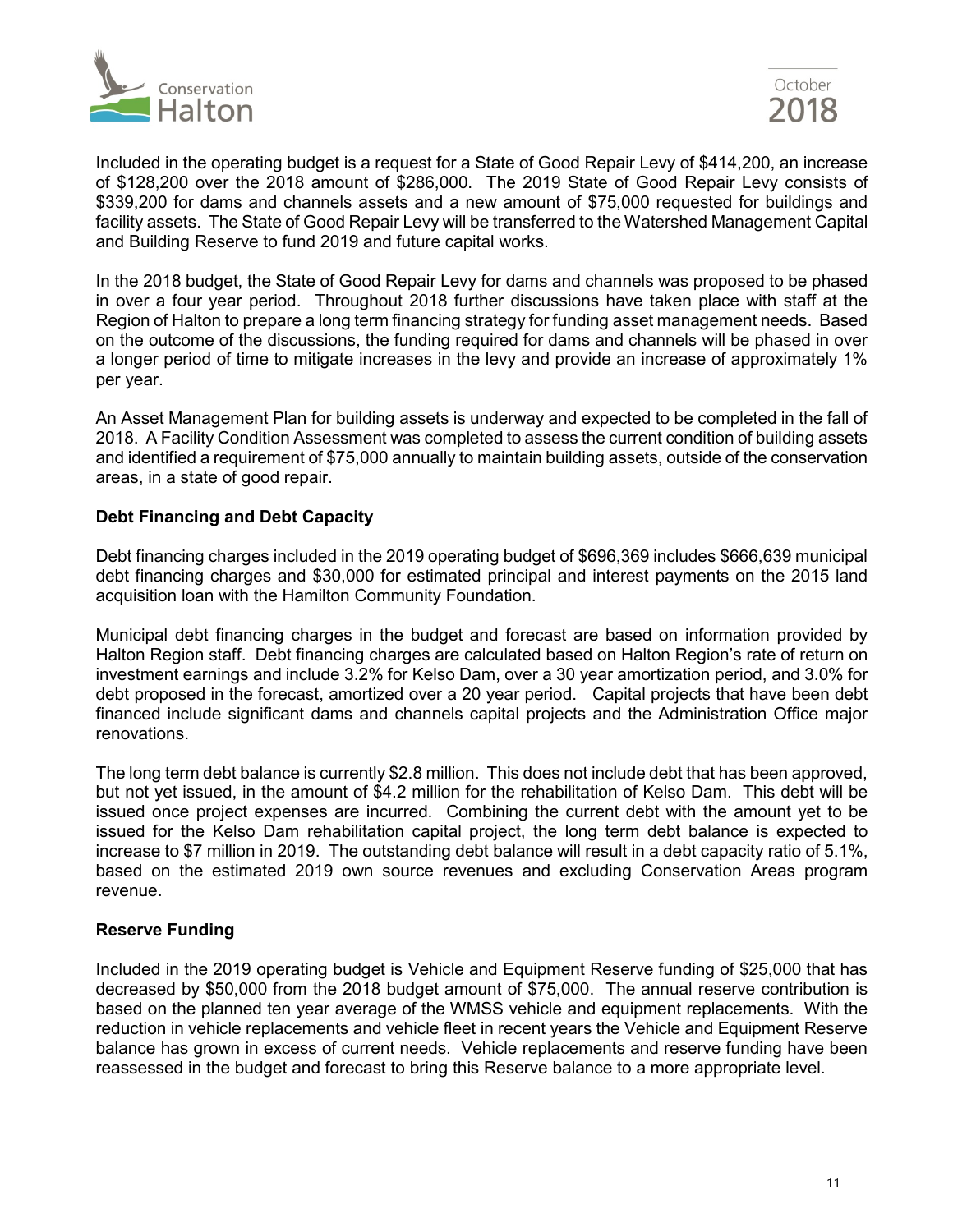



A new transfer of \$25,000 to the Land Securement Reserve is proposed in the 2019 budget. The transfer will help to ensure funds are available to respond to opportunities that meet the guidelines established in the Land Securement Strategy approved in 2018.

The reserve summary below lists the projected reserve balances at December 31, 2019 and the proposed transfers to and from reserves in the 2019 budget. A reserve continuity schedule with reserve balances to 2028 is provided in the Reserve section of the 2019 Budget and Business Plan.

| Name of Reserve                                         | <b>Reserves</b><br>Projected<br>Balance Dec.<br>31, 2018 | Contribution<br>from<br><b>Municipal</b><br><b>Fundina</b> | from Surplus | State of<br>Contirbution Good Repair<br>Levv | Contribution<br>to Capital<br>Projects | Contribution<br>to Operating<br><b>Expenses</b> | <b>Reserves</b><br>Projected<br>Balance Dec.<br>31, 2019 |
|---------------------------------------------------------|----------------------------------------------------------|------------------------------------------------------------|--------------|----------------------------------------------|----------------------------------------|-------------------------------------------------|----------------------------------------------------------|
| Watershed Management & Support Services                 |                                                          |                                                            |              |                                              |                                        |                                                 |                                                          |
| Vehide & Equipment                                      | 1,026,235                                                | 25.000                                                     |              |                                              | (200, 212)                             |                                                 | 851,023                                                  |
| Building                                                | 190,879                                                  |                                                            |              | 75,000                                       | (150,000)                              |                                                 | 115,879                                                  |
| Watershed Management Capital - Municipal Funds and Self |                                                          |                                                            |              |                                              |                                        |                                                 |                                                          |
| Generated Funds                                         | 564,184                                                  |                                                            |              | 339,200                                      | (565, 794)                             |                                                 | 337,590                                                  |
| Watershed Management & Support Services Stabilization   | 702,413                                                  |                                                            |              |                                              |                                        |                                                 | 702,413                                                  |
| Capital Projects - Debt Financing Charges               | 186,567                                                  |                                                            |              |                                              |                                        |                                                 | 186,567                                                  |
| Legal                                                   | 258,889                                                  |                                                            |              |                                              |                                        |                                                 | 258,889                                                  |
| <b>Water Festival</b>                                   | 171,911                                                  |                                                            |              |                                              |                                        | (22, 120)                                       | 149,791                                                  |
| Land Securement                                         | 8,336                                                    | 25.000                                                     |              |                                              |                                        |                                                 | 33,336                                                   |
| <b>Property Management</b>                              | 93,900                                                   |                                                            |              |                                              |                                        |                                                 | 93,900                                                   |
| Stewardship and Restoration                             | 239,837                                                  |                                                            |              |                                              | (2,451)                                | (15,000)                                        | 222,386                                                  |
| <b>Conservation Areas</b>                               |                                                          |                                                            |              |                                              |                                        |                                                 |                                                          |
| Capital                                                 | 2,311,351                                                |                                                            | 478,700      |                                              | (1,004,500)                            |                                                 | 1,785,551                                                |
| Stabilization                                           | 854,568                                                  |                                                            |              |                                              |                                        |                                                 | 854,568                                                  |
| <b>Total Reserves</b>                                   | 6,609,070                                                | 50,000                                                     | 478.700      | 414.200                                      | (1,922,957)                            | (37, 120)                                       | 5,591,893                                                |

## **2019 Capital Budget Summary**

The 2019 capital budget represents an investment of almost \$5.6 million into infrastructure and studies to provide programs and services in the watershed of \$4.0 million and conservation areas of \$1.6 million. The budget is increasing by \$1.3 million over the 2018 budget for Watershed Management and Support Services and Conservation Areas projects.

The capital budget provides funding for projects such as the rehabilitation of flood control infrastructure, updating of flood plain mapping, investments in digital transformation and technology upgrades, vehicle and equipment replacements, development of studies and plans, managing the impacts of Emerald Ash Borer, land management initiatives and infrastructure improvements at the Conservation Areas.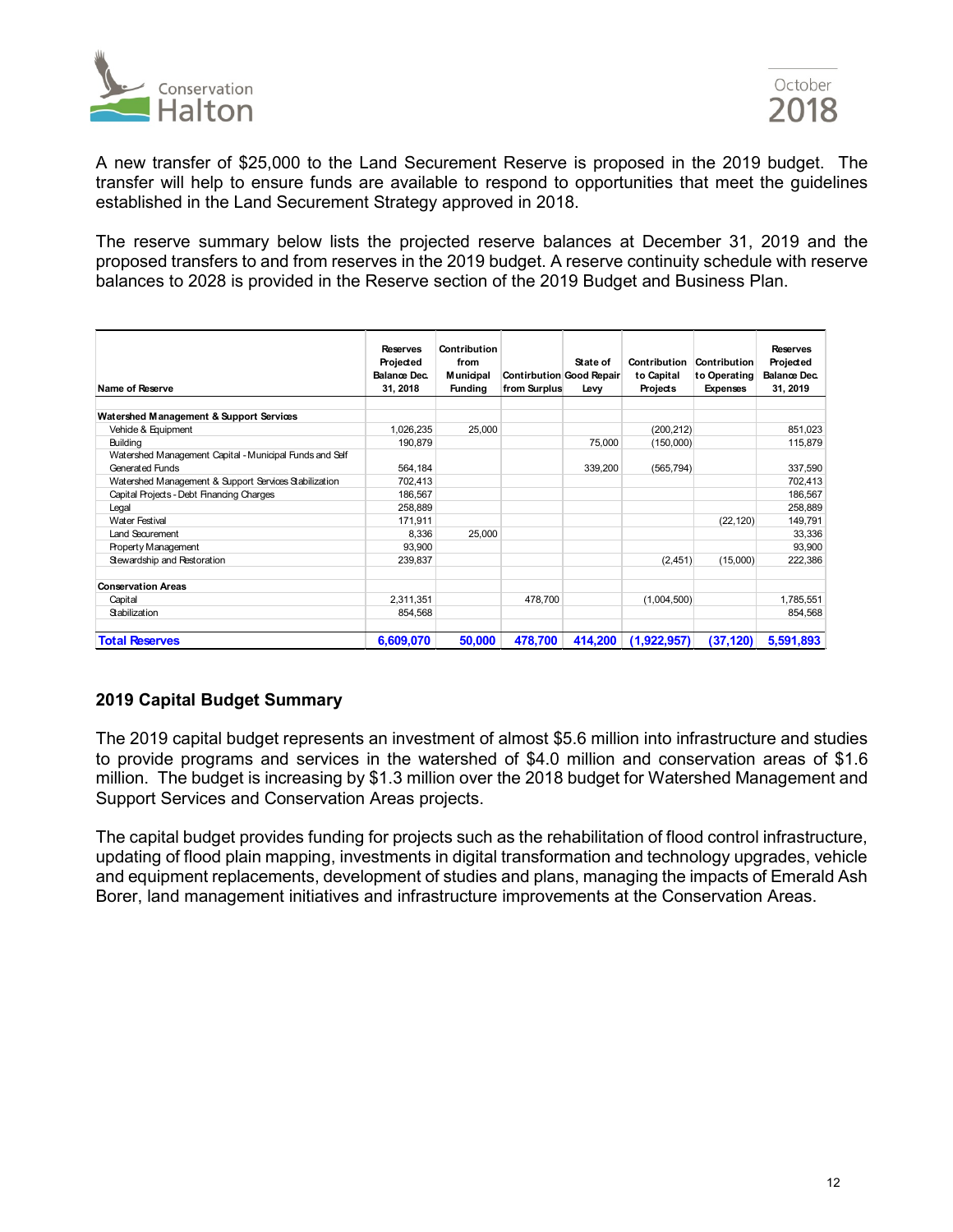



## **Investing in the Watershed**

The proposed capital budget provides for an investment of \$4.0 million into Watershed Management and Support Services. Although the WMSS capital projects have increased in cost by \$738,884, the municipal capital funding required for WMSS capital projects of \$647,013 has decreased by (\$9,800) or (1.5%). The increased costs are funded by other sources such as grants and reserves.

The WMSS 2019 capital budget consists of the following department project costs:

| Corporate & Strategic Initiatives              |           |
|------------------------------------------------|-----------|
| Ortho Imagery                                  | 60,000    |
| Engineering                                    |           |
| Dams & Channels Maintenance Projects           | 1,387,516 |
| <b>Flood Forecasting &amp; Warning Program</b> | 115,000   |
| <b>Rood Rain Mapping Update</b>                | 466,626   |
| Innovation & PMO                               |           |
| <b>Administration Office</b>                   | 150,000   |
| Giant's Rib Geopark                            | 100,000   |
| Glenorchy                                      | 15,151    |
| <b>Emerald Ash Borer</b>                       | 1,154,000 |
| Information Technology Infrastructure          | 238,700   |
| Vehicle and Equipment Replacement              | 200,212   |
| <b>Other Foundation Funded Projects</b>        | 100.000   |
|                                                |           |
| <b>CAPITAL WMSS</b>                            | 3,987,205 |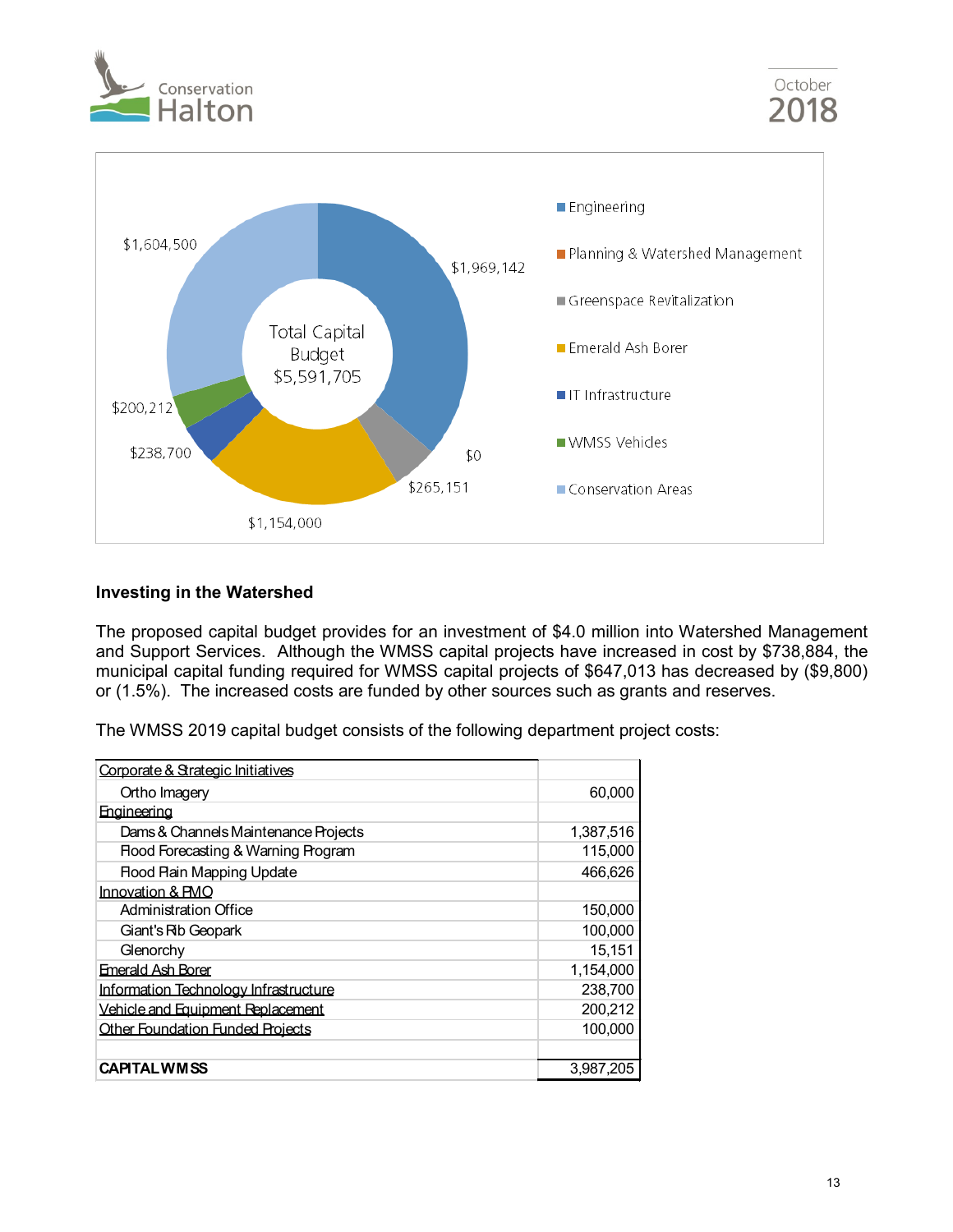



## **Investing in our Parks**

The proposed capital budget provides for an investment of \$1.6 million into the Conservation Areas. Capital project expenditures are largely funded by the Conservation Areas Capital Reserve. The parks Capital Reserve is funded through the transfer of annual park operating surplus to the Reserve.

The Conservation Area 2019 capital budget includes:

| <b>Facility Major Maintenance</b> | 996.000   |
|-----------------------------------|-----------|
| Vehicle and Equipment Replacement | 108.500   |
| Developer Contribution Works      | 500,000   |
|                                   |           |
| <b>CAPITAL CONSERVATION AREAS</b> | 1,604,500 |

## **Sources of Capital Budget Funding**

A summary of the funding sources is provided in the chart below.



Other funding includes municipal debt financing from the Region of Halton to complete Milton & Morrison Wedgewood channel repairs in 2019. It is important to note that approval of this project and committing to debt financing for this project commits future operating budget increases for the repayment of principal and interest on the financing.

## **2019 Budget and Operating Forecast 2020-2028**

Throughout 2018, discussions with staff at the Region of Halton have taken place to develop a longterm financing strategy that ensures funds are available to meet current programming needs, future needs for growth in services are addressed and planning for maintaining assets in the future is prioritized. The long-term strategy proposes a municipal funding increase in the 2019 budget and operating forecast between 4 – 4.5% annually. These annual increases will ensure we have funding in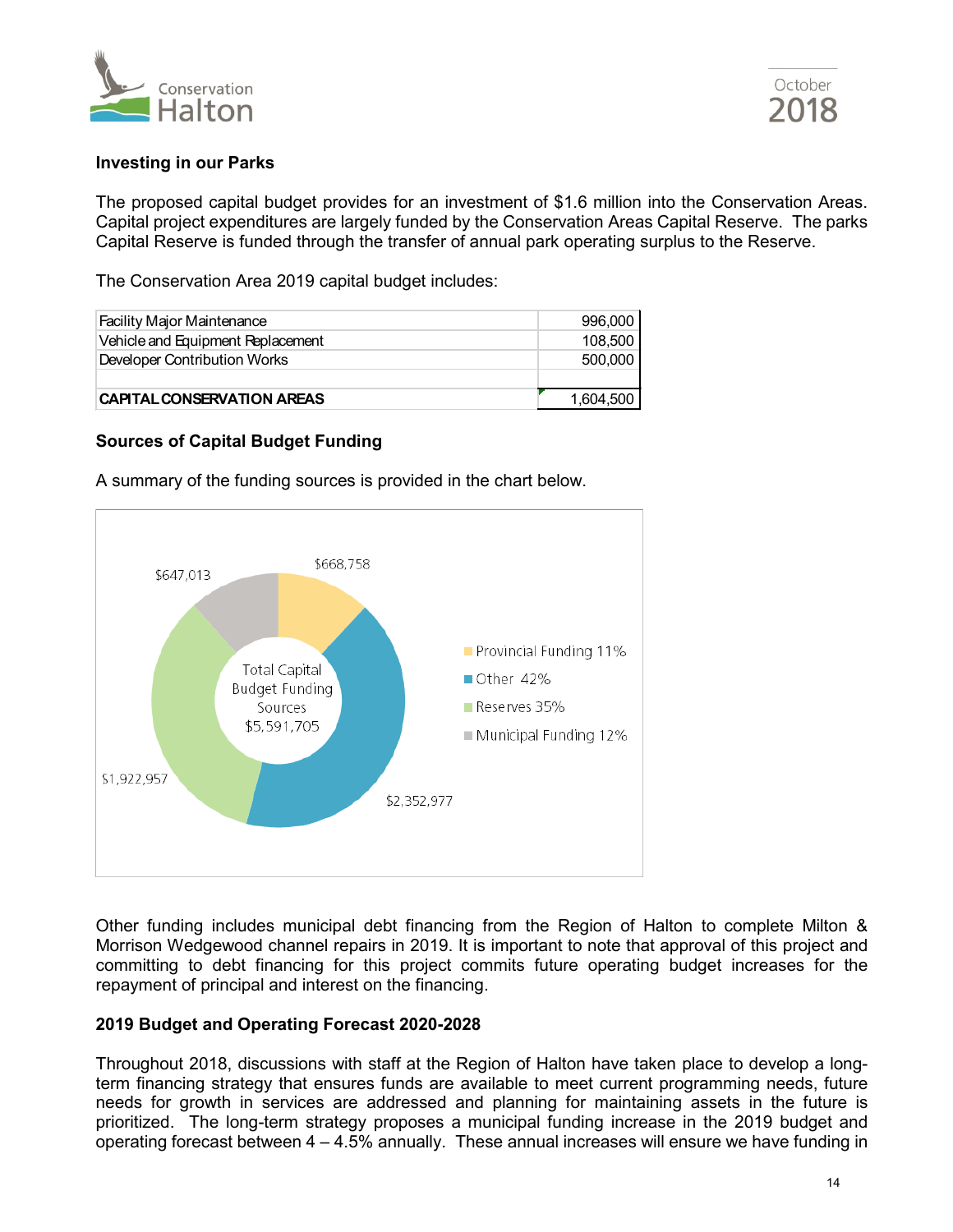



the future to address inflationary impacts, deal with the impacts of growth in our programs and services, continue to phase-in funding to maintain our assets and provide for consistent funding of the capital budget while minimizing significant fluctuations.

Key assumptions and drivers included in the operating forecast are as follows:

The addition of two new staff positions per year have been assumed in the Watershed Management and Support Services (WMSS) operating forecast. The estimated staffing additions reflect future growth and maintaining existing program service levels. Program service level reviews are completed annually as part of the budget process to reflect service level changes.

Compensation and other expenses in the forecast have been assumed to increase annually at the estimated rate of inflation of 2%.

Watershed Management and Support Services program revenues have been assumed to increase annually by a 2% inflationary rate.

Chargebacks for support services provided to internal programs take into account future compensation increases, the proportion of staffing allocated to these programs and the phasing in of Support Service staff allocations to the Conservation Areas over three years with 2019 being the second year of the phase in.

The operating forecast includes the costs of servicing existing debt and new debt financing for anticipated capital projects. Debt financing has been primarily received through the Region of Halton to assist with partially financing the 50% municipal portion of dams and channels capital projects. The estimated debt financing charges included in the operating forecast related to municipal debt financing have been provided by Region of Halton staff.

The operating forecast includes the operating impact of capital projects once the assets become operational, excluding the Conservation Area capital projects that are partly funded by developer contributions. The cost impacts related to the Developer Contribution works will be assessed through the work included in the 2019 budget for design, cost certainty and regulatory needs.

#### **2019 Budget and Capital Forecast 2020-2028**

The 2019 capital budget, forecast for 2020-2028 and financing strategy has been developed by taking into account strategic initiatives in Conservation Halton's Strategic Plan 2020, Metamorphosis. Capital priorities identified in the Asset Management Plan for Dams and Channels, the Facility Condition Assessment on buildings, the Emerald Ash Borer Business Plan, Park Master Plans and Business Plans for Conservation Areas capital projects were also considered to ensure assets are maintained in a state of good repair and address the impact of significant population growth in the region on Conservation Halton's infrastructure. The capital forecast incorporates the initiatives outlined in these documents while ensuring long-term fiscal sustainability.

The largest portion of the Watershed Management and Support Services Capital Budget and Business Plan are related to dams and channels rehabilitation and replacement capital projects. The dams and channels capital projects are based on information prepared by Conservation Halton's Engineering staff. Dams and channels capital projects are assumed to be funded 50% municipally through the State of Good Repair Levy reserve funding and debt financing for Channel and Scotch Block Dam repairs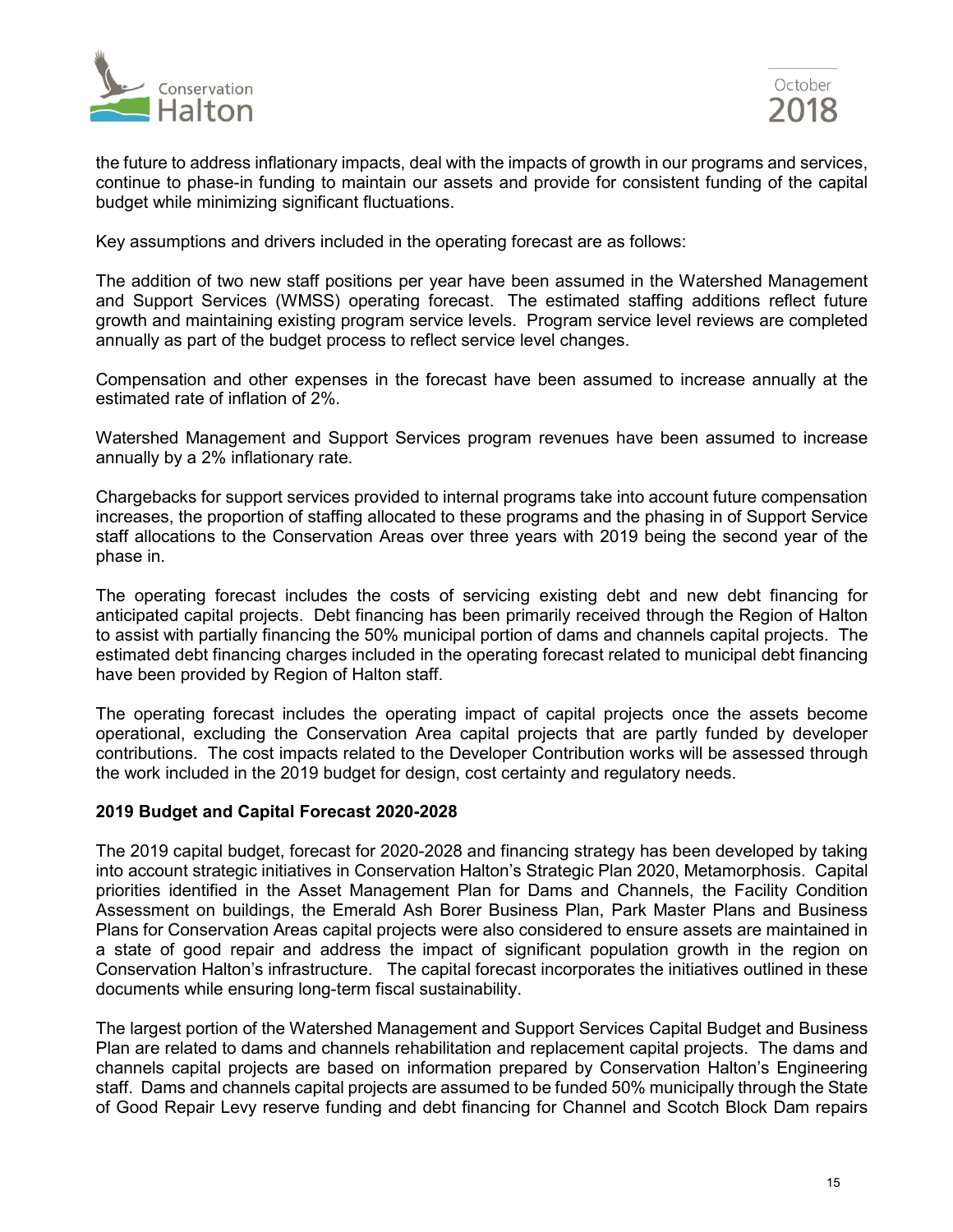



and 50% provincially through Ministry of Natural Resources and Forestry funding, which is still to be approved as part of a grant application process.

Conservation Areas capital projects in the forecast include three projects totalling \$25.3 million that will be partly funded by developer contributions received by the Region of Halton. The capital projects and contributions collected are related to growth in Conservation Halton services; including recreation centres, water distribution and sewer collection systems. The 2019 capital budget includes funding for the preparation of designs and developing cost certainty for these projects. This information will be used to develop more refined budgets for these projects giving consideration to other sources of funding and future operating impacts.

The Strategic Plan initiatives included in the capital Forecast will enable Conservation Halton to invest in innovative ideas and technologies that will modernize operations, streamline service delivery and improve resource management. Initiatives included in the 2019 budget and 2020 – 2028 capital forecast include:

- Modernizing our flood forecasting and operations
- Improving floodplain mapping across the watershed
- Investing in digital transformation across our systems to manage, analyze and share data
- Mitigating the impacts of Emerald Ash Borer on our forests
- Enhancing environmental restoration and stewardship programs
- Revitalizing greenspaces through efforts including the proposed Giant's Rib GeoPark project
- Expanding the current Asset Management Plan for Dams and Channels and the plan being developed for Buildings in 2018 to include the remaining assets owned by Conservation Halton. The Asset Management Plans will identify the investment required to maintain infrastructure in a good state of repair and allow needs to be prioritized over wants
- Creating the capacity to offer sustainable outdoor recreation and eco-tourism experiences to over one million annual visitors to our network of parks that is increasing as a result of population growth
- Increasing self-generated revenue by 2-5% annually

#### **Impact on Strategic Goals**

This report supports the Metamorphosis strategic theme of Striving for service excellence and efficiency. This theme is supported by the objective to provide clear financial data and analysis to support informed strategic and operational decision-making for budget development and long term planning.

## **Financial Impact**

Conservation Halton is faced with delivering core services to an increasing number of residents in the watershed and visitors to its Conservation Areas, in addition to enhancing programs and services to meet mandated timelines and service delivery objectives outlined in Conservation Halton's Strategic Plan Metamorphosis.

With a 4.5% municipal funding increase, or \$429,674, the 2019 Budget and Business Plan focuses on meeting service level targets and the initiatives required to meet the key objectives in the strategic plan.